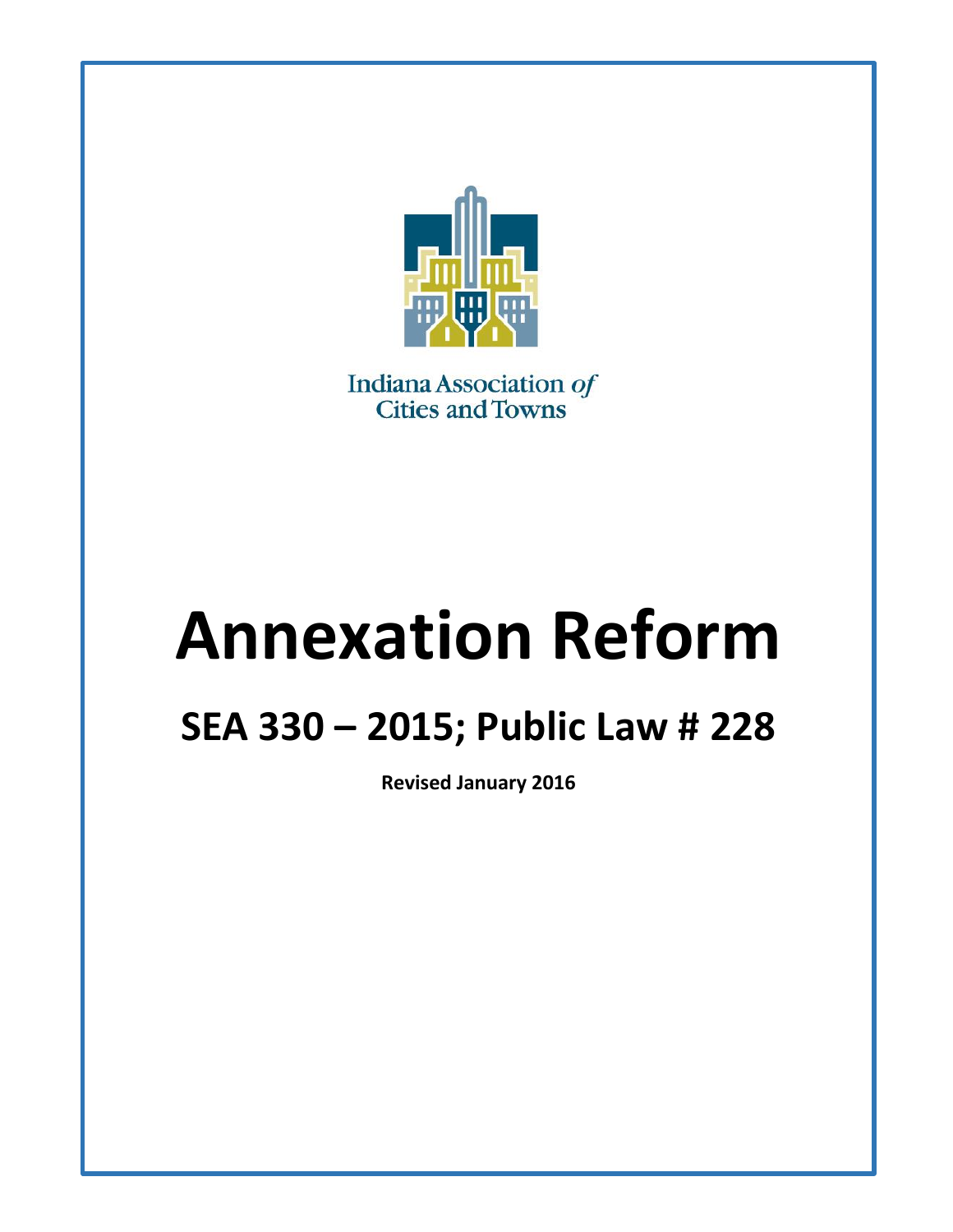#### **Introduction**

During the 2015 Indiana legislative session, Senate Enrolled Act 330, Public Law #228 was passed – a sweeping annexation reform bill that will make the annexation process more time consuming and expensive for the taxpayers living in cities and towns where economic growth and proper planning is desired. Very few annexations are contested overall in Indiana (only 5.7% according to an Indiana Advisory Commission on Intergovernmental Relations 2014 survey), however, the concerns of this vocal minority drove the passage of the bill. Among other changes, SEA 330 will require greater educational outreach by municipal leaders. The outreach program is intended to help taxpayers in the territory sought to be annexed understand the annexation process and offer an opportunity for discussion and negotiation prior to the introduction of an annexation ordinance. SEA 330 also limits municipalities' ability to do future involuntary annexations as explained in section VII. This white paper outlines the general procedures to be followed for annexation found in IC 36-4-3 and notes new changes made under SEA 330. For questions or for further information, contact Rhonda Cook, IACT's Deputy Director – Chief Federal and State Policy Officer.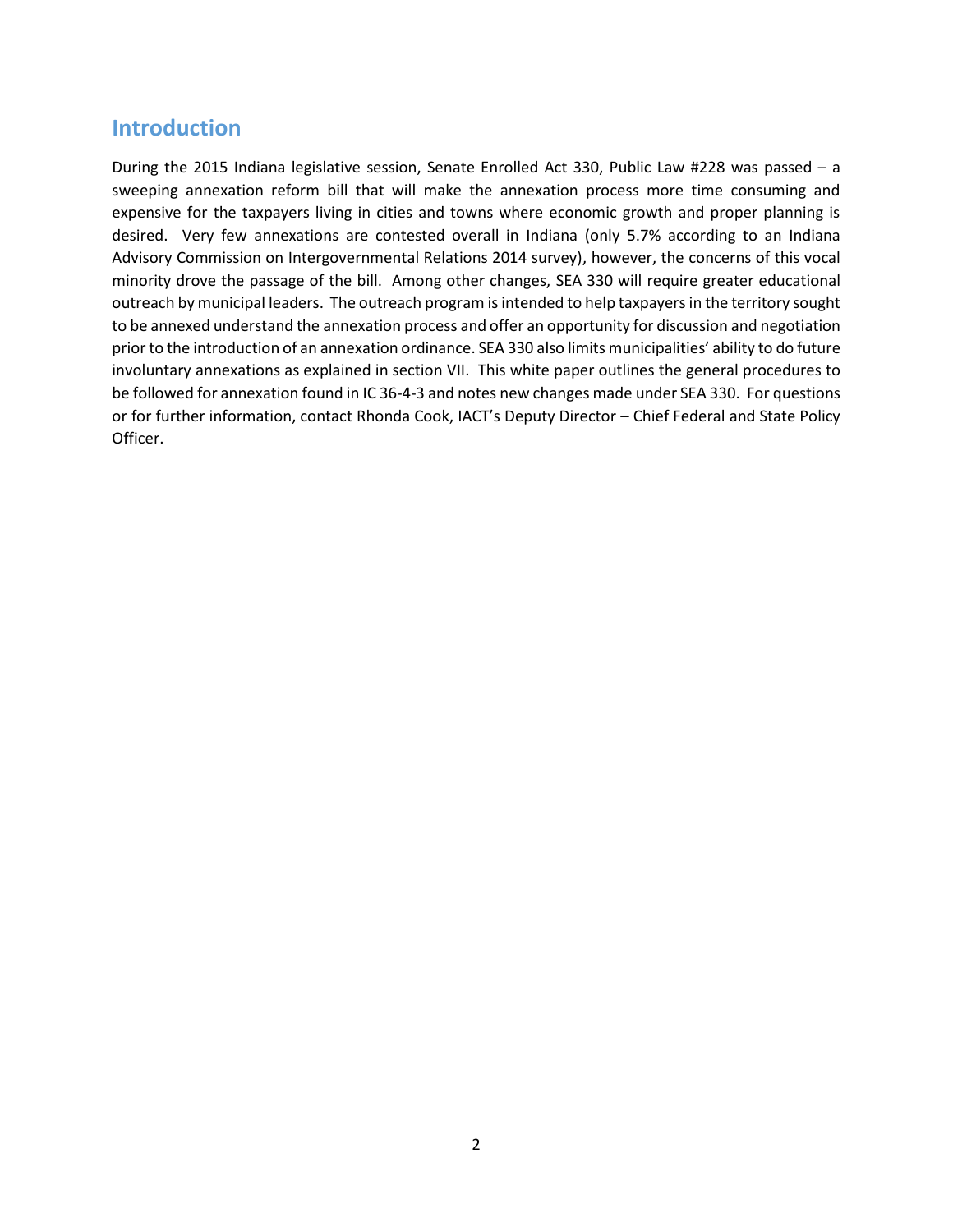# **Table of Contents**

| X. Municipally Initiated (Involuntary) Annexation/Non-contiguous Annexations of Certain Facilities or |  |
|-------------------------------------------------------------------------------------------------------|--|
|                                                                                                       |  |
|                                                                                                       |  |
|                                                                                                       |  |
|                                                                                                       |  |
|                                                                                                       |  |
|                                                                                                       |  |
|                                                                                                       |  |
|                                                                                                       |  |
|                                                                                                       |  |
|                                                                                                       |  |
|                                                                                                       |  |
|                                                                                                       |  |
|                                                                                                       |  |
|                                                                                                       |  |
|                                                                                                       |  |
|                                                                                                       |  |
|                                                                                                       |  |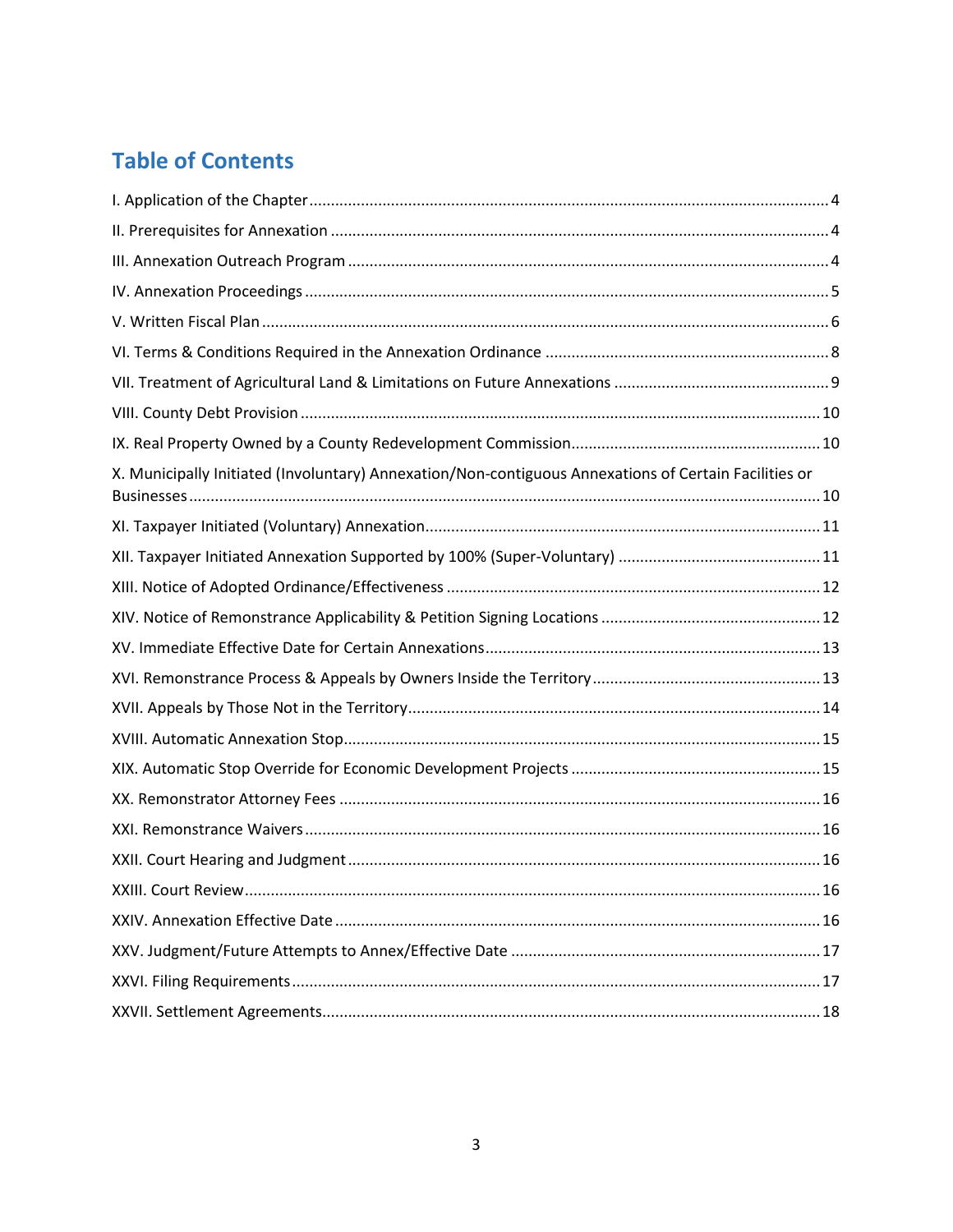## <span id="page-3-0"></span>**I. Application of the Chapter**

Section 1 states that the chapter in the Indiana Code dealing with annexation (IC 36-4-3) applies to all municipalities except for consolidated cities (the city of Indianapolis).

#### <span id="page-3-1"></span>**II. Prerequisites for Annexation**

- 1) **Reorganization:** Section 1.4 states that the annexation territory cannot be in a township that is currently a participant in a reorganization. If this is the case, the municipality may not annex territory within the township for a period set forth in IC 36-1.5-4-45.
- 2) **Contiguity:** Under section 1.5, the territory sought to be annexed must be "contiguous" to the municipal borders. Contiguous means that at least one-eighth (1/8) of the aggregate external boundaries of the territory coincides with the boundaries of the annexing municipality. A strip of land which is less than 150 feet wide connecting the annexing municipality to the territory is not considered a part of the boundaries of either the municipality or the territory.
	- a. NEW under SEA 330 A municipality cannot annex a public highway or right-of-way of a public highway in order to reach the annexation territory. In addition to the 1/8 rule and the 150 feet wide rule, one of the following conditions must be met in order to annex a public highway or right-of-way:
		- i. All property owners located adjacent to the public highway or right-of-way who are not currently in the corporate limits must approve. Waivers do not count as approval;
		- ii. All property that is adjacent to the public highway or right-of-way is currently in the corporate limits; or
		- iii. All property that is adjacent to the public highway or right-of-way is also being annexed as part of the same annexation ordinance.
- 3) **Another Municipality:** Section 2 states that the territory cannot already be a part of another municipality.
- 4) **Town Annexing Within Proximity of a City:** In the case of a town annexing within the near proximity of a city, section 9 applies. Except for voluntary and super-voluntary annexations and when a town annexes into another county, towns are prohibited from annexing within the area that is one mile from the corporate boundary of a second or third class city. Territory that is within three miles from the corporate boundary of a second or third class city is also limited from town annexation. A town may only annex within this zone if the annexation by the town is not more than one mile outside of the boundary of the town.
- 5) **Annexing Across County Line:** In the case of a municipality that wants to annex across a county line, section 9.1 applies. It states that if part or all of the municipality was not in a county as of January 1, 1982, a municipality may not annex territory across a county line without obtaining permission from the county executive.

#### <span id="page-3-2"></span>**III. Annexation Outreach Program**

NEW **SECTION** under SEA 330 – Section 1.7 has been added as a new section to the annexation statute. It calls for an extensive educational outreach program for all municipally-initiated annexations (often referred to as involuntary annexations) or taxpayer-initiated annexations that are not supported by 100% of the taxpayers in the annexation territory (often referred to as voluntary annexations). The outreach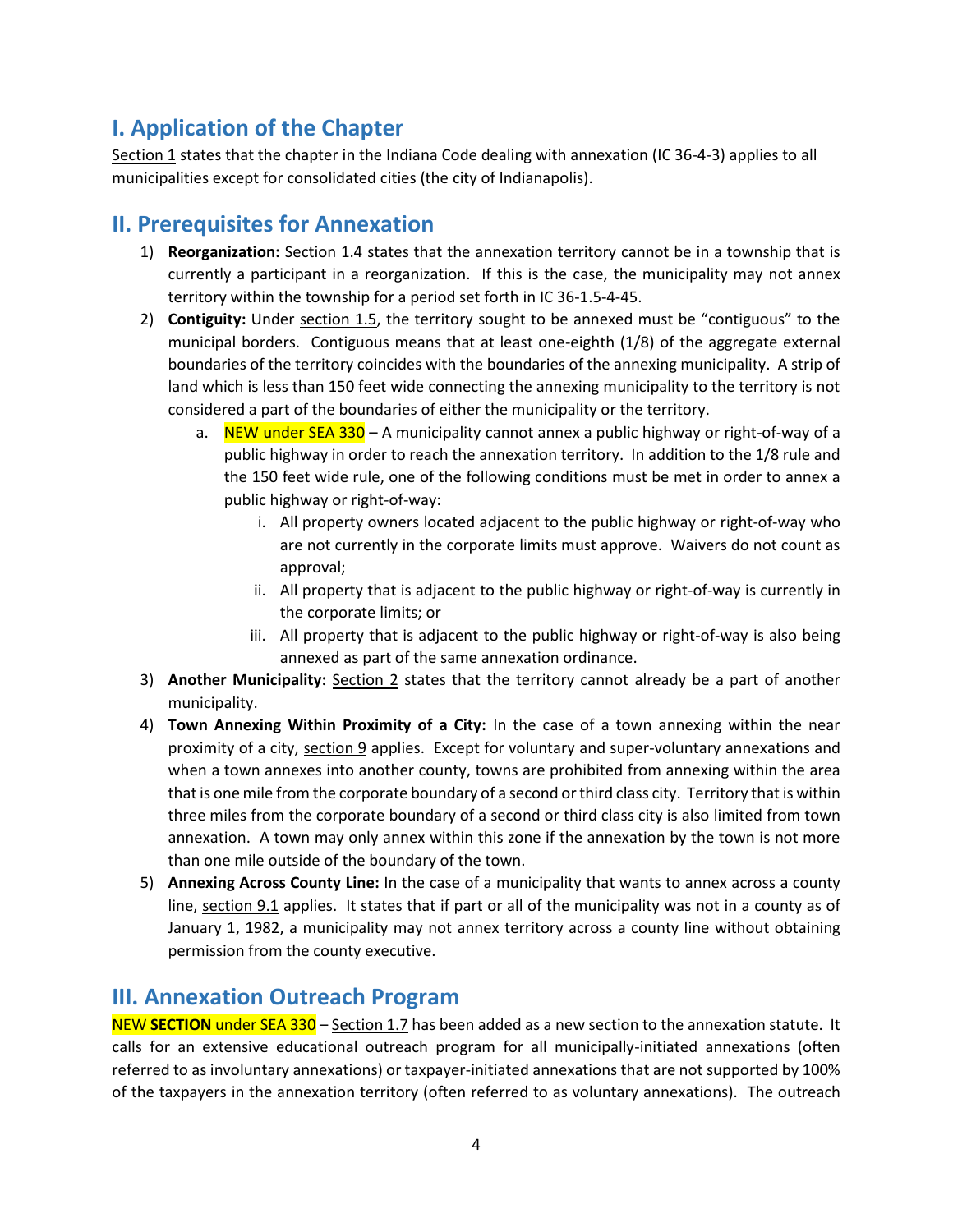program is not required for taxpayer-initiated annexations that are supported by 100% of the taxpayers in the annexation territory (often referred to as super-voluntary annexations).

Six months prior to the introduction of an annexation ordinance, the municipality shall conduct an outreach program to inform citizens regarding the proposed annexation. There must be six public informational meetings regarding the proposed annexation.

The following information must be provided to the citizens:

- 1) Maps showing the proposed boundaries of the annexation territory;
- 2) Proposed plans for extension of capital and noncapital services in the annexation territory, including proposed dates for the extension; and
- 3) The expected fiscal impact on taxpayers in the annexation territory, including any increase in taxes and fees.

**Publication of Notice of the Outreach Meetings**: Dates, times and locations of the outreach meetings shall be published in accordance with IC 5-3-1, with the exception that the notice must be published 30 days before the date of each meeting.

**Notice of Outreach Meetings via Mail**: Notice shall be mailed to each owner of land within the annexation territory not later than 30 days before the date of the first meeting of the outreach program. Notice may be sent by first class mail, certified mail with return receipt requested, or by another means of delivery that includes a return receipt. (Note: If using a mailing method that has a return receipt, it is not necessary that the landowner accept receipt of the notice.) The mailed notice must include the following information:

- 1) It must inform the landowner that the municipality is proposing to annex territory that includes the landowner's property.
- 2) The municipality is conducting an outreach program for the purpose of providing information to landowners and the public regarding the proposed annexation.
- 3) The date, time, and location of the meetings to be conducted under the outreach program.

**Mailing Address**: The address to be used for the landowner is that listed on the tax duplicate.

**Proof of Mailing**: If a remonstrance is filed, the municipality will be required to file with the court proof that the notices were mailed to the landowners and proof of publication.

#### <span id="page-4-0"></span>**IV. Annexation Proceedings**

Section 2.1 of the statute states that a public hearing and proper notice is required prior to adopting an annexation ordinance. This section does not apply, however, for super-voluntary annexations.

**Notice via Publication**: Notice of the public hearing must be published in accordance with IC 5-3- 1 except that it shall be published at least 60 days before the hearing.

**Notice by Mailing** (section 2.2): 60 days prior to the public hearing, the municipality must send notice by certified mail, (NEW under SEA 330 – requires return receipt requested or any other means of delivery that includes a return receipt) to each owner of real property, as shown on the county auditor's current tax list, whose real property is located within the territory proposed to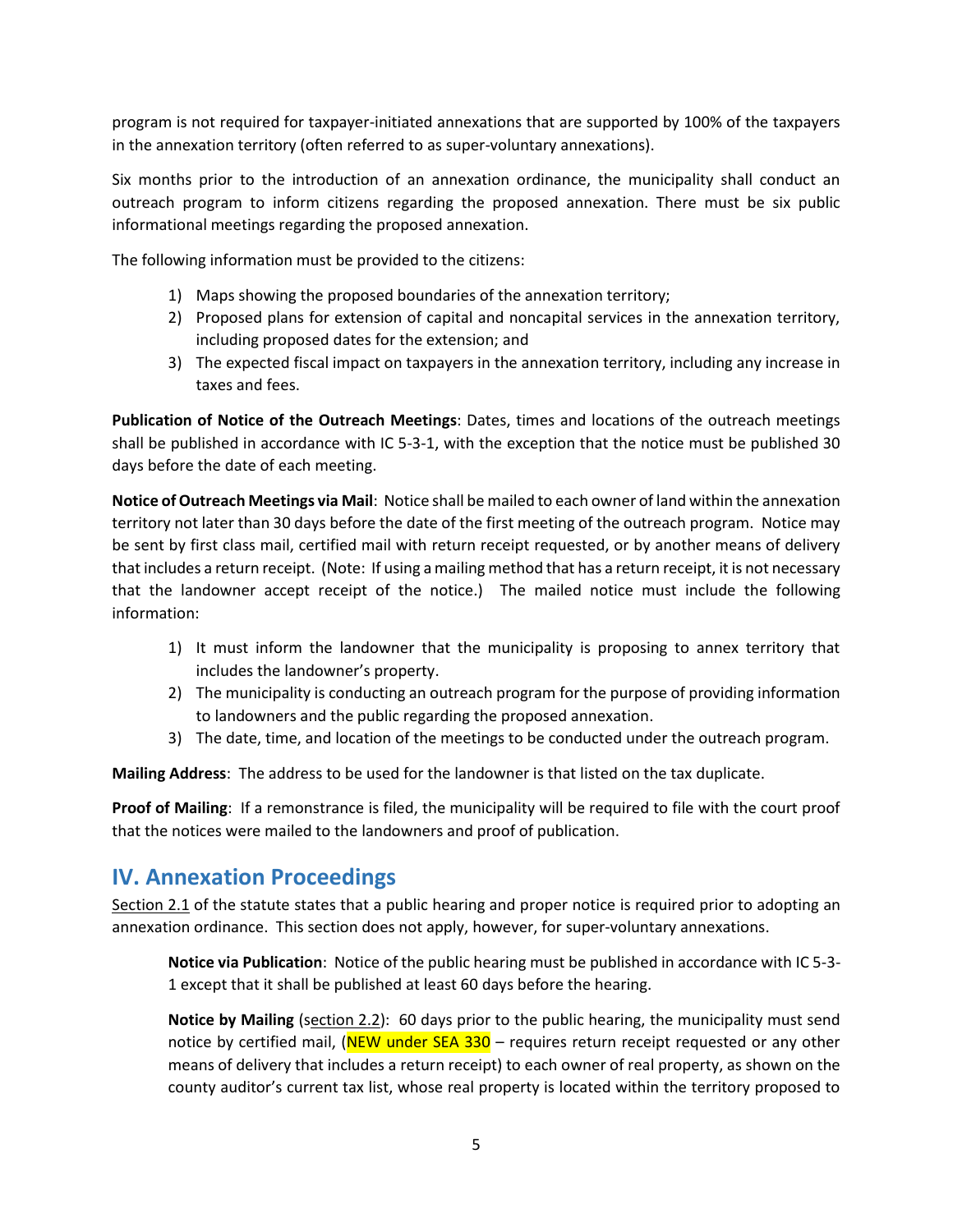be annexed or whose property is not part of the annexation territory, but is adjacent to a public highway that is part of the annexation territory. (For annexations under section 3 (special legislation for a contiguous territory annexation with proceedings that started before May 1, 1981) or section 4 (contiguous annexation or non-contiguous annexation of certain facilities or businesses), this notice must be sent 20 days prior to the hearing).

The mailed notice must include the following information:

- 1) A legal description of the real property proposed to be annexed.
- 2) The date, time, location and subject of the hearing.
- 3) A map showing the current municipal boundaries and the proposed municipal boundaries.
- 4) Current zoning classifications for the area proposed to be annexed and any proposed zoning changes for the area proposed to be annexed.
- 5) A detailed summary of the fiscal plan described in section 13.
- 6) The location where the public may inspect and copy the fiscal plan.
- 7) A statement that the municipality will provide a copy of the fiscal plan after the fiscal plan is adopted immediately to any landowner in the annexed territory who requests a copy.
- 8) The name and telephone number of a representative of the municipality who may be contacted for further information.

**Public Hearing**: There must be 60 days between the time the annexation ordinance was introduced and the date of the public hearing. All interested parties must have the opportunity to testify.

**Adoption of the Ordinance**: A municipality must wait at least 30 days after the public hearing to adopt the ordinance, but no longer than 60 days.

#### <span id="page-5-0"></span>**V. Written Fiscal Plan**

Section 3.1 requires a municipality to develop and adopt a written fiscal plan and establish a definite policy by resolution of the legislative body that meets the requirements in section 13 (discussed below). The fiscal plan and resolution is not required, however, for the following types of annexations: (1) noncontiguous annexations of a municipally owned airport, landing field, or wastewater treatment facility (section 4(a)); (2) annexations of territory that is non-contiguous but will be occupied by a sanitary landfill, golf course, hospital or a police station (section 4(a)(3)); (3) non-contiguous annexations in certain counties used for industrial parks (section 4(h)); or (4) annexations of agricultural land under section 4.1.

**Requirements of the Fiscal Plan:** Section 13 outlines the criteria a court would consider if an annexation remonstrance suit is filed. This same criteria is what must be adopted by resolution of the municipal legislative body and included in the written fiscal plan. SEA 330 included additional criteria to section 13. The provisions that are new in this section are highlighted in yellow below. In addition, SEA 330 contains a provision which prohibits a municipality from amending the fiscal plan unless the amendment is consented to by at least 65% of the persons who signed the remonstrance petition.

A) One of the following options must be shown to be met:

OPTION 1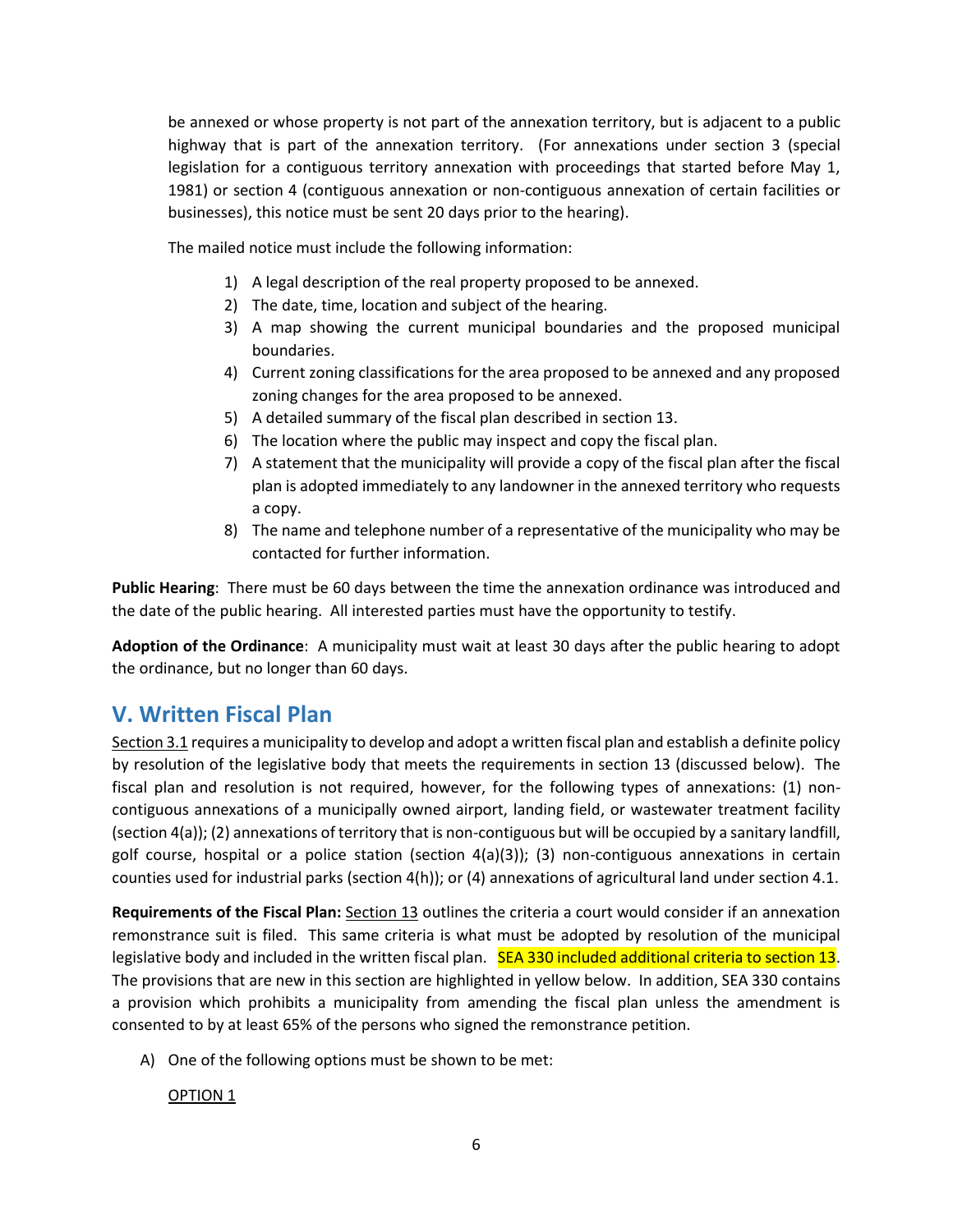- The territory must be contiguous to the municipality as required under section 1.5; and
- One of the following must be true: (1) the resident population density of the territory sought to be annexed must be three persons per acre; (2) Sixty percent (60%) of the territory is subdivided; (3) the territory is zoned for commercial, business or industrial uses.

#### OPTION 2

- One of the following of these must be true: (1) the annexation territory is contiguous to the municipality as required by section 1.5, except that at least 1/4, instead of 1/8, of the aggregate external boundaries of the territory sought to be annexed must coincide with the boundaries of the municipality and the territory is needed and can be used by the municipality for its development in the reasonably near future; (2) (this provision applies only to an annexation ordinance adopted after December 31, 2016) the territory sought to be annexed involves an economic development project and the requirements of section 11.4 have been met.
- B) The municipality has developed a written fiscal plan and has established a definite policy, by resolution of the legislative body as set forth in section 3.1. The fiscal plan must show:
	- 1) The cost estimates of planned services to be furnished to the territory to be annexed and itemized estimated costs for each municipal department or agency.
	- 2) The method of financing the planned services showing how specific and detailed expenses will be funded with the inclusion of taxes, grants and other funding to be used.
	- 3) The plan for the organization and extension of services including detail of the specific services and the dates the services will begin.
	- 4) That planned services of a noncapital nature, including police and fire protection, street and road maintenance and other services normally provided within the corporate boundaries, will be provided to the annexed territory within one year after the effective date of annexation.
	- 5) That services of a capital improvement nature, including street construction, street lighting, sewer, water and stormwater drainage services will be provided to the annexed territory within three years after the effective date of the annexation in the same manner as those services are provided to areas within the corporate boundaries.
	- 6) The estimated effect of the proposed annexation on taxpayers in each of the political subdivisions to which the proposed annexation applies, including expected tax rates, tax levies, expenditure levels, service levels and annual debt service payments in those subdivisions for four years after the effective date of the annexation.
	- 7) The estimated effect the proposed annexation will have on municipal finances, specifically how municipal tax revenues will be affected by the annexation for four years after the effective date of the annexation.
	- 8) Any estimated effects on political subdivisions in the county that are not part of the annexation and on taxpayers located in those political subdivisions for four years after the effective date of the annexation.
	- 9) A list of all parcels of property in the annexation territory and the following information about each parcel: the name of the owner; the parcel ID number; the most recent assessed value of the parcel.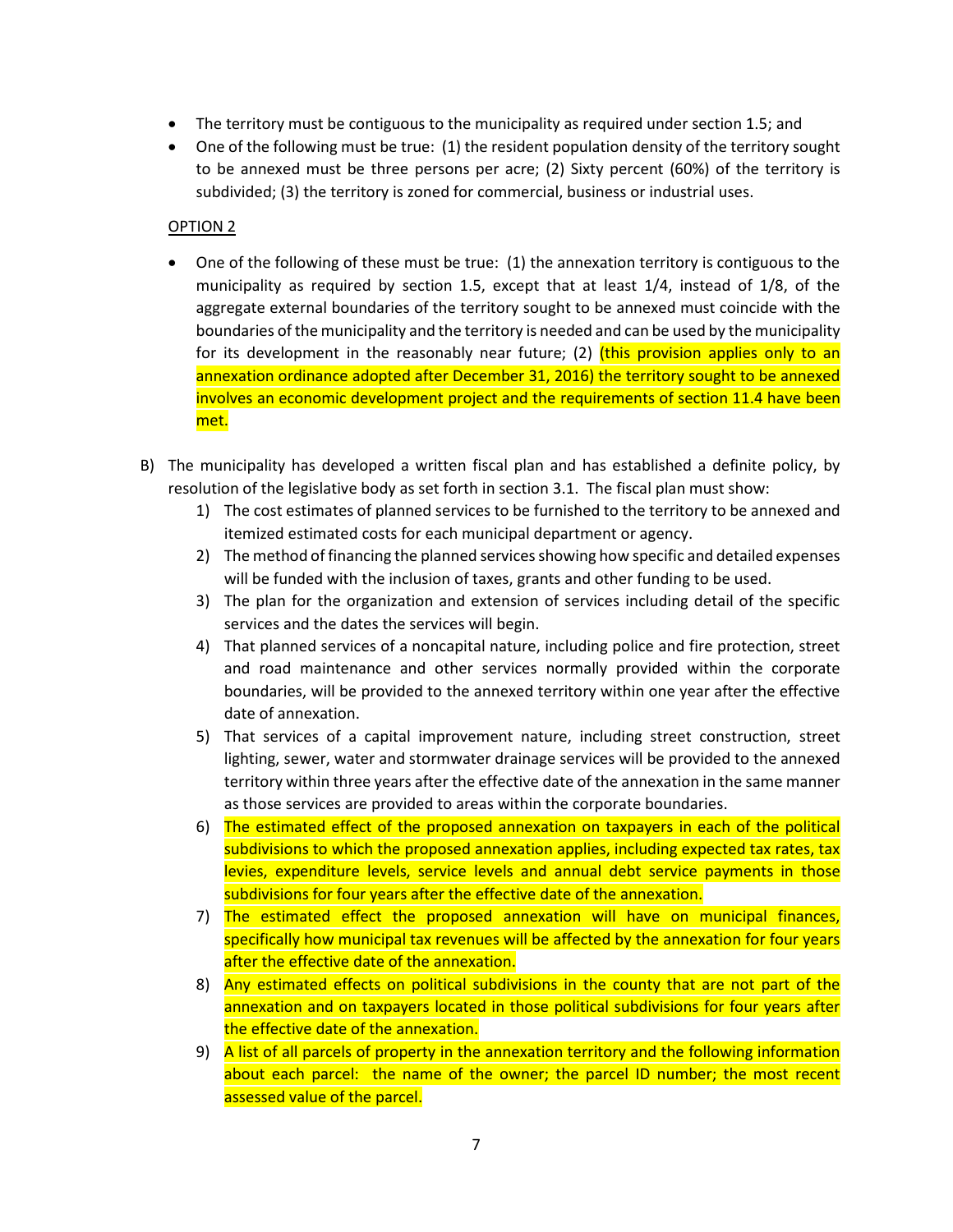- C) At the hearing, the court is to consider the following:
	- 1) REMOVED: Under previous law, a municipality was required to show that police and fire protection and street and road maintenance were are adequately furnished, but the furnisher of services could be by a provider other than the municipality. This allowance for another provider of police/fire and road/street services is removed under SEA 330.
	- 2) The annexation will have a significant impact on the residents or owners of land. Under SEA 330, a municipality may not use personal or business finances to prove this. State, federal and local income tax returns of the residents or owners of land may not be subject to subpoena or discovery.
	- 3) The annexation is not in the best interest of the owners of land in the annexed territory.
	- 4) One of the following opposes the annexation:  $51\%$  of the owners of land in the annexation territory or the owners of more than 60% in assessed valuation of the land in the annexed territory. (Previous law required 65% and 75%). The remonstrance petitions are used as evidence in these calculations.
	- 5) REMOVED: Under previous law, there was a provision that applied when 80% of the boundary of the territory proposed to be annexed was contiguous to the municipality and the territory consisted of not more than 100 acres. In this case the threshold to remonstrate was 75% of the owners of land. This provision is removed under SEA 330.
	- 6) The municipality must prove that it is in the best interest of the owners of land in the annexation territory to be annexed. The court may consider whether the municipality has extended sewer or water services to the entire annexation territory within three years preceding the date of the introduction of the annexation ordinance; or under a contract in lieu of annexation entered into under IC 36-4-3-21. The court may not consider the provision of water services as a result of an order by the Indiana Utility Regulatory Commission.
	- 7) REMOVED: Under previous law, there was a provision aimed specifically at one municipality. This provision was outdated and no longer needed, so it was removed under SEA 330.
	- 8) The most recent federal decennial census; federal special census; special tabulation; or corrected population count shall be used as evidence to determine density of population, but this evidence can be rebutted by other evidence.
	- 9) A municipality may not amend the fiscal plan after the date that a remonstrance is filed with the court unless amendment of the fiscal plan is consented to by at least 65% of the persons who signed the remonstrance petition.
	- 10) The municipality must submit proof that it has complied with the outreach program under section 1.7 and the notice and hearing requirement under section 11.1.

#### <span id="page-7-0"></span>**VI. Terms & Conditions Required in the Annexation Ordinance**

Section 3.5 outlines the general contents that must be adopted in the annexation ordinance. The ordinance must contain (1) a description of the boundaries of the territory to be annexed, including any public highway or right-of-way; (2) the approximate number of acres in the territory to be annexed; (3) a description of any special terms and conditions adopted under section 8. An ordinance adopted under section 3 (special legislation for a contiguous territory annexation with proceedings that started before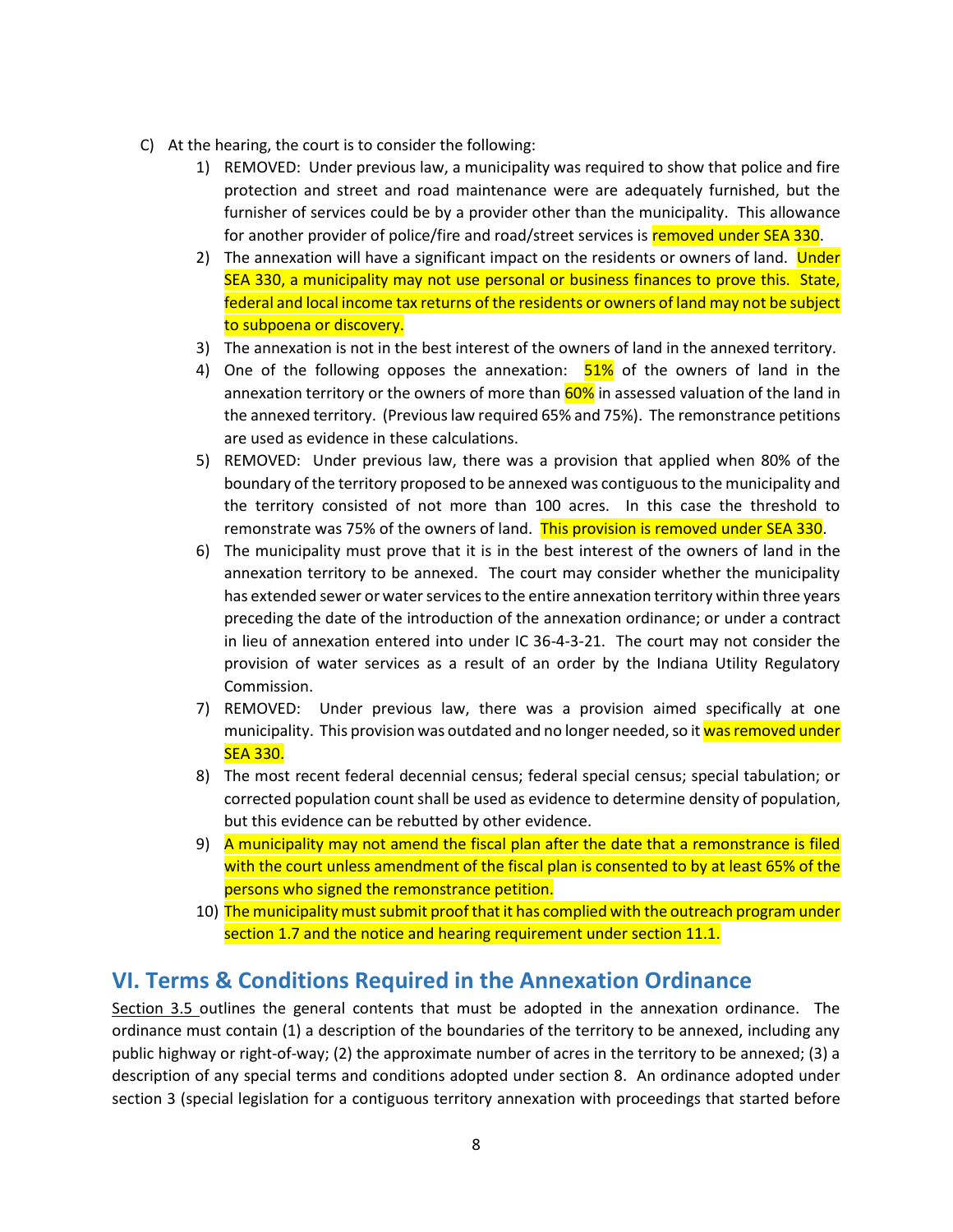May 1, 1981) or section 4 (contiguous annexation or non-contiguous annexation of certain facilities or businesses) must also contain a description of any property tax abatements adopted under section 8.5

Section 8 outlines the terms and conditions that must be present in the annexation ordinance in order to make the annexation fair and equitable to the property owners and residents of the municipality. This section does not apply to voluntary annexations under section 5 or super-voluntary annexations under section 5.1.

The section explains that an annexation ordinance may include provisions to postpone the annexation effective date for up to three years. It may establish equitable provisions for the future management and improvement of the annexed territory and for rendering services.

In the case where the proposed annexed territory meets the following conditions: (1) the resident population density is at least three persons per acre; and (2) at least 60% of the territory is subdivided into separate lots smaller than one acre, the annexation ordinance must contain a provision establishing a special fund for impounding the municipal property taxes imposed on the annexation territory that are not used to provide basic services for a period of three years. The impounded property taxes must be used to provide additional services that were not specified in the annexation plan. The fund is to be expended within five years of the annexation effective date.

Section 8.1 requires the establishment of an advisory board to govern the impounded funds.

Section 8.5 allows an annexation ordinance to contain a property tax abatement provision for up to three years (75% in year one; 50% in year two; 25% in year three) for taxpayers in the annexation territory.

#### <span id="page-8-0"></span>**VII. Treatment of Agricultural Land & Limitations on Future**

#### **Annexations**

NEW under SEA 330 are amendments to section 4.1. Before SEA 330, it was optional to use section 4.1 in order to annex property zoned agricultural and offer the property owners of agricultural land an exemption from the municipal tax rate. Now, section 4.1 calls for a mandatory tax exemption from the municipal tax rate for agricultural property that is annexed under any section in the chapter. The new mandatory tax exemption for agricultural land applies when the property is assessed as agricultural (not zoned agricultural) and it remains exempt from all municipal tax liability as long as it is assessed as agricultural land.

Before SEA 330, subsection (e) stated that agricultural land annexed under section 4.1 (which was previously an optional section to use) may not be considered part of the municipality for purposes of annexing additional territory under section 3 (special legislation for a contiguous territory annexation with proceedings that started before May 1, 1981) or section 4 (contiguous annexation or non-contiguous annexation of certain facilities or businesses), but may be considered part of the municipality for purposes of annexing additional territory under sections 5 (voluntary) or section 5.1 (super-voluntary). Now, subsection (e) applies to the entire chapter. Therefore, for *any* annexation done after June 30, 2015, the new territory may not be considered part of the municipality for purposes of annexing additional territory unless the future annexation is a voluntary or super-voluntary annexation.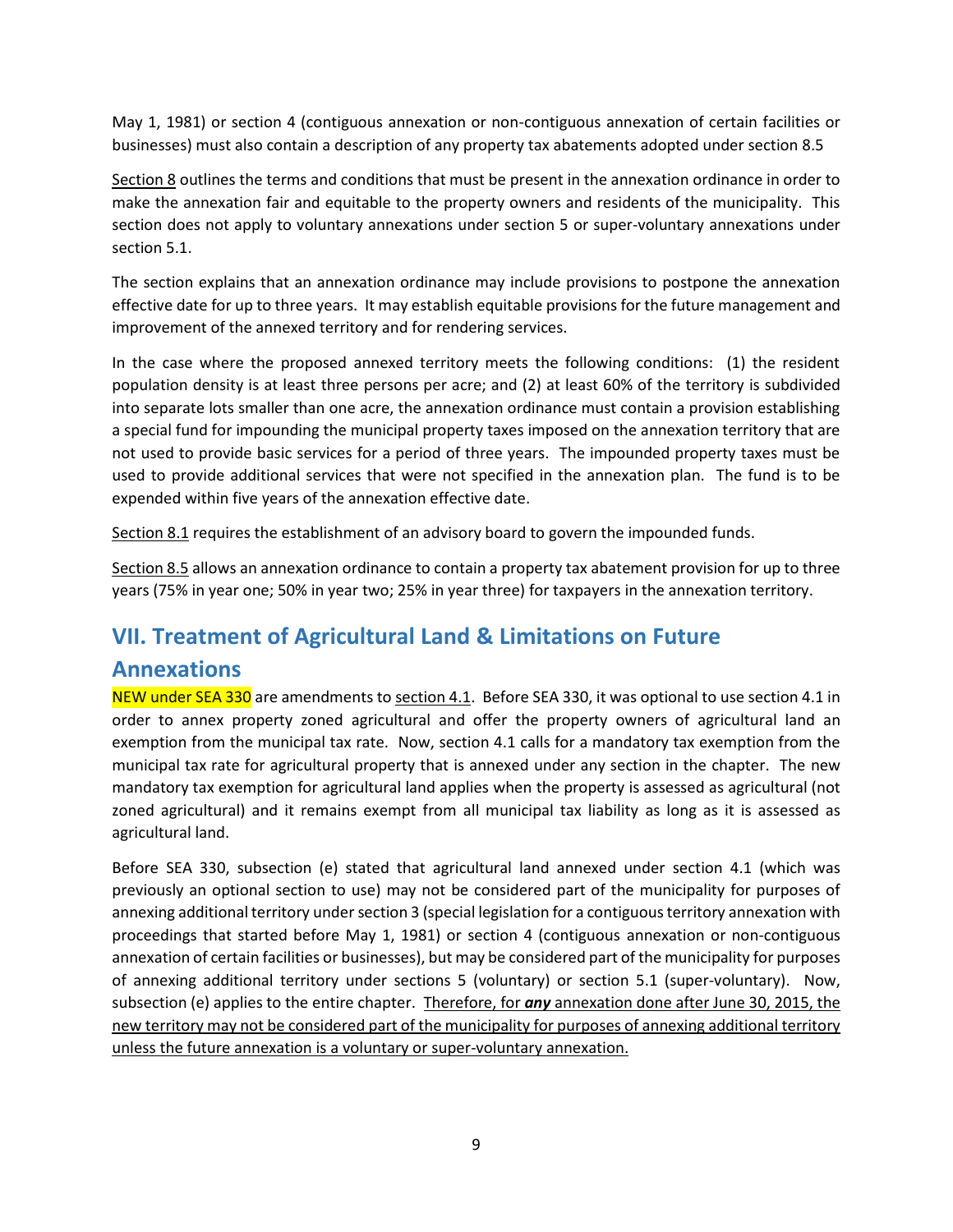#### <span id="page-9-0"></span>**VIII. County Debt Provision**

New SECTION under SEA 330 - This new section 4.2 addresses a few scenarios when an annexation occurs within a county and the county has outstanding debt on infrastructure. The scenarios are as follows:

- 1) When county-owned infrastructure is within the annexation territory; the county debt on the infrastructure is property tax based or revenue based; the county will continue ownership of the infrastructure. Here, the municipality owes the county nothing. (This is because for property tax based county debt, municipal taxpayers are already contributing. For revenue based debt, municipal taxpayers are already contributing if they are users of the service).
- 2) When county-owned infrastructure is within the annexation territory; it is payable by property taxes or revenues; and the municipality will assume ownership or partial ownership of the infrastructure. Here, the county and municipality would negotiate consideration and enter into an interlocal agreement.
- 3) When the county-owned infrastructure is located anywhere in the county (not just in the annexation territory); there is outstanding county debt on the infrastructure on the date the annexation ordinance is adopted that is payable by a local option income tax. Here, the municipality is required to continue to contribute to the debt payment until the debt is expired. The municipality would be liable to the county for reimbursements in the amount that represents part of the outstanding debt on the infrastructure until the debt is fully paid. The amount the municipality is required to reimburse the county is the percentage of the total county income tax distribution that is indebted, multiplied by the amount of local income tax revenue for the distribution year that is shifted from the county to the municipality as a result of the annexation.

Infrastructure is defined as the capital improvements that comprise:

- 1) A sanitary sewer system or wastewater treatment facility;
- 2) A building and appurtenances;
- 3) A park or recreational facility;
- 4) A road, street, highway, or bridge; or
- 5) A water treatment, water storage, or water distribution facility.

#### <span id="page-9-1"></span>**IX. Real Property Owned by a County Redevelopment Commission**

New **SECTION** under SEA 330 – New section 4.3 states that if a county redevelopment commission owns property that the municipality wants to annex, the municipality may not do so without obtaining the consent of the county executive.

# <span id="page-9-2"></span>**X. Municipally Initiated (Involuntary) Annexation/Non-contiguous Annexations of Certain Facilities or Businesses**

Section 4 provides municipalities with the authority to annex contiguous territory. It also allows municipalities to annex certain non-contiguous territories such as municipally owned airports, landing fields, wastewater treatment facilities, territories that will be occupied by a sanitary landfill, golf course, hospital or a police station and territories in certain counties used for industrial parks.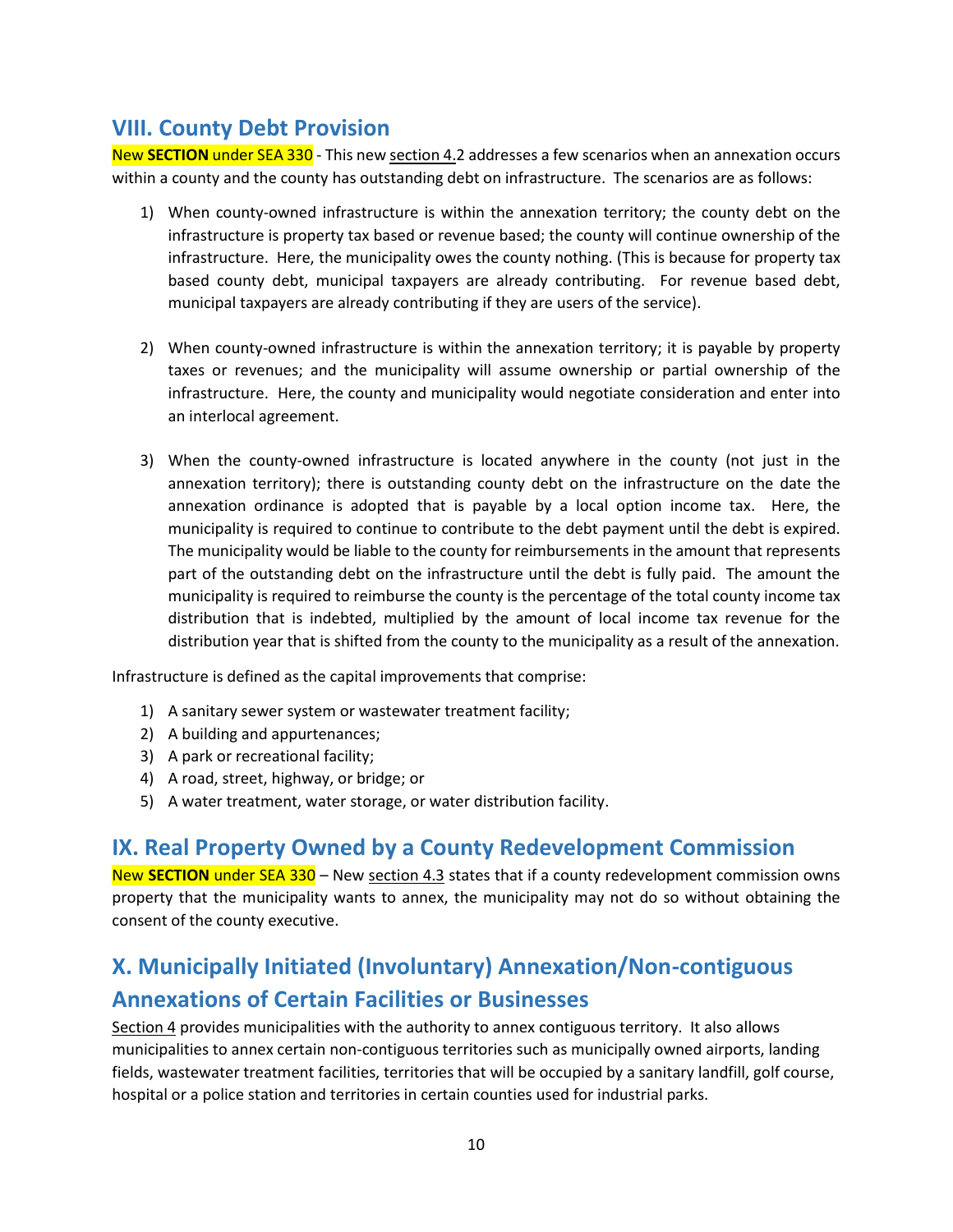### <span id="page-10-0"></span>**XI. Taxpayer Initiated (Voluntary) Annexation**

No changes were made to the percentage thresholds needed for a voluntary annexation in section 5, however, SEA 330 made changes to exclude tax exempt properties from being counted in the calculation of percentages.

For a voluntary annexation, a petition requesting that an annexation ordinance be adopted must be signed by 51% of the owners of land in the territory sought to be annexed or by the owners of 75% of the total assessed value of the land. New under  $SEA 330 -$  the owner of land may not be counted in calculating the total number of owners of land in the annexation territory or have the owner's signature counted if the property was exempt from property taxes for the immediately preceding year; the land may not be included in calculating the total assessed valuation if it was exempt from property taxes for the immediately preceding year.

As before the passage of SEA 330, if the annexation ordinance is not adopted within 150 days after the petition is filed, the petitioners may file a duplicate petition with the circuit or superior court. The court shall make a determination after considering whether four factors have been met: (1) essential municipal services and facilities are not available to the residents of the territory sought to be annexed; (2) the municipality is physically and financially able to provide municipal services to the territory sought to be annexed; (3) the population density of the territory sought to be annexed is at least three persons per acre; and (4) the territory sought to be annexed is contiguous to the municipality.

# <span id="page-10-1"></span>**XII. Taxpayer Initiated Annexation Supported by 100% (Super-Voluntary)**

As before the passage of SEA 330, a super-voluntary annexation under section 5.1 requires a petition signed by 100% of the landowners. Previous law stated that the landowners must *reside* in the territory. New under SEA 330 – the statute does not require the petitioning landowners to reside in the territory.

The notice and public hearing provisions under sections 2.1 and 2.2 do not apply to super-voluntary annexations, rather, section 5.1 details its own notice and public hearing requirements specific to supervoluntary annexations. The municipality may adopt an annexation ordinance, a fiscal plan and establish a definite policy by resolution of the legislative body after it has held a public hearing on the proposed annexation. The municipality may introduce and hold the public hearing on the annexation ordinance not later than 30 days after the petition is filed with the legislative body. Notice of the public hearing must be published one time in accordance with IC 5-3-1 at least 20 days before the hearing. The municipality may adopt the ordinance not early than 14 days after the public hearing.

An individual is permitted to withdraw his/her signature from the petition not more than 13 days after the municipality adopts the fiscal plan. Thereafter, the petition would be treated as a voluntary annexation rather than a super-voluntary.

If the municipality does not adopt an annexation ordinance within 60 days after the petition is filed, the landowners may file a duplicate petition with the circuit or superior court, however, a remonstrance may not be filed. A super-voluntary annexation ordinance that is adopted takes effect not less than 30 days after it is filed and recorded.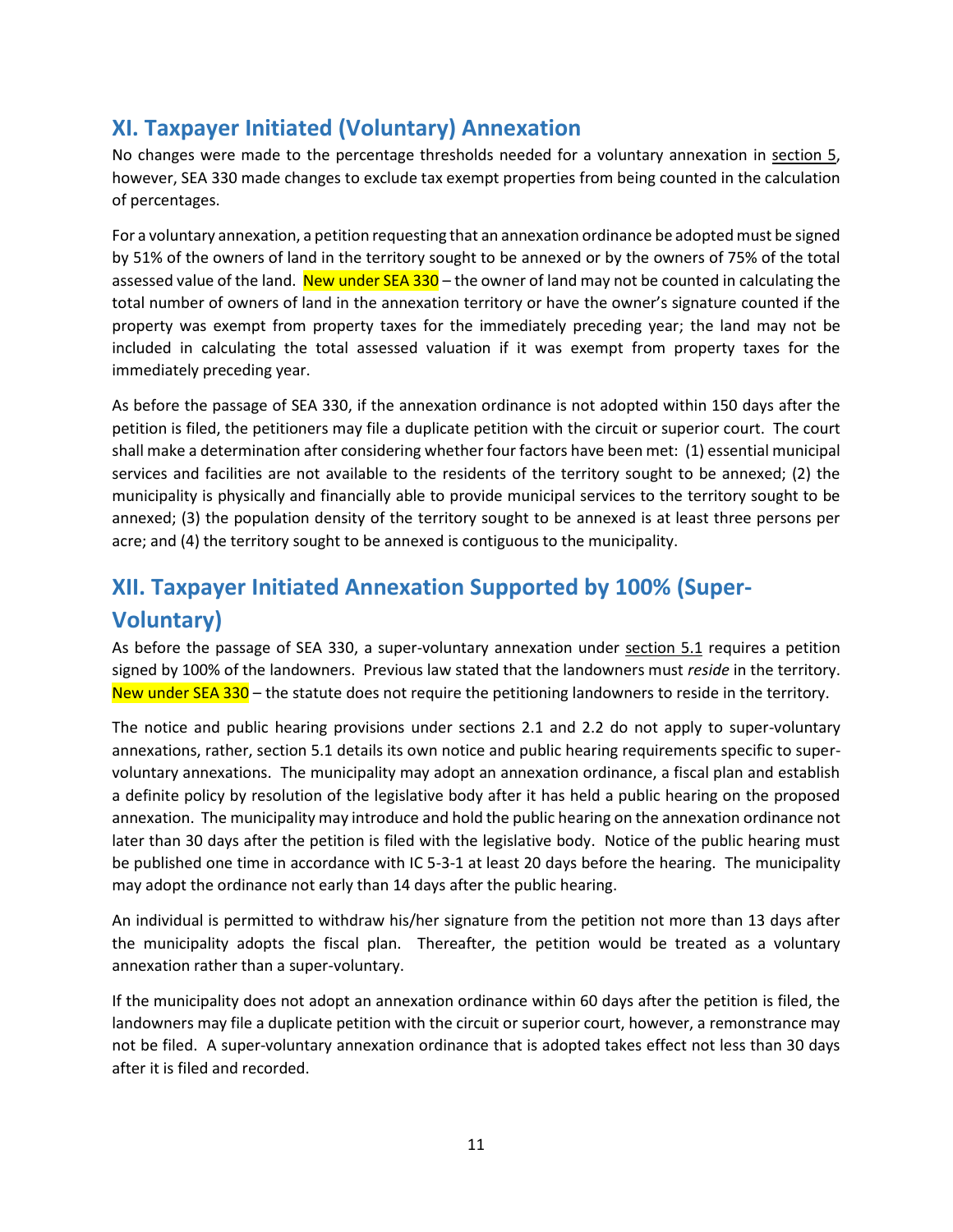#### <span id="page-11-0"></span>**XIII. Notice of Adopted Ordinance/Effectiveness**

No changes were made to section 7 of the statute which deals with notice of the adopted ordinance, effectiveness and territory annexed that is in a fire protection district. After an annexation ordinance is adopted under section 3 (special legislation for a contiguous territory annexation with proceedings that started before May 1, 1981), section 4 (contiguous annexation or non-contiguous annexation of certain facilities or businesses), section 5 (voluntary annexations) or section 5.1(super-voluntary annexations), it must be published in accordance with IC 5-3-1. In the absence of a remonstrance appeal and with some exceptions (i.e. an annexation during the year preceding a federal decennial census; an annexation that involves all or part of territory in a fire protection district; or, a super-voluntary annexation under section 5.1) the ordinance takes effect at least 90 days after its publication and upon the required filing under section 22(a).

The notice under section 7 is to done in conjunction with the new notice provisions in section 11.1 (discussed immediately below).

#### <span id="page-11-1"></span>**XIV. Notice of Remonstrance Applicability & Petition Signing Locations**

New **SECTION** under SEA 330 – New section 11.1 addresses additional notices required after an annexation ordinance has been adopted to explain to remonstrators their right to remonstrate, how to remonstrate and where they may sign the remonstrance petition. The municipality must give notice of the applicability of the remonstrance process by providing notice by (1) publication in accordance with IC 5-3-1; and (2) first class mail or certified mail with return receipt requested, or any other means of delivery that includes a return receipt. The notice must go to the circuit court clerk and to each owner of real property, as shown on the county auditor's current tax list, whose real property is located within the territory to be annexed. This notice must be published and mailed or delivered on the same date that the notice of the adoption of the annexation ordinance is published under section 7.

The notice of applicability of the remonstrance process must state: (1) any owners of real property within the area proposed to be annexed who want to remonstrate must complete and file remonstrance petitions. The remonstrance petitions must be filed not later than 90 days after the date that notice of the adoption of the annexation ordinance was published under section 7 and the last date that remonstrance petition must be filed with the county auditor to be valid; (2) remonstrance petition may be signed at the locations provided by the municipality (include address of locations and date and hours when petition may be signed).

Beginning the day after publication of notice required in section 11.1 and ending not later than 90 days after that publication, the municipality is required to provide both of the following: (1) at least one location in the offices of the municipality where a person may sign a remonstrance petition during regular business hours; (2) at least one additional location that is available for at least 5 days where a person may sign a remonstrance petition. The locations must be in a public building owned or leased by the state or a political subdivision, including a public library, community center or parks and recreation building and located within the boundaries of the municipality or the annexation territory. The location must be open on a weekday at a minimum from 5 p.m. to 9 p.m. On a Saturday or Sunday, the location must be open a minimum of 4 hours during a period from 9 a.m. to 5 p.m. Legal holidays are excluded. The municipality must have a person present at these locations to witness the signing of the remonstrance petition as sworn and affirmed by a notary public.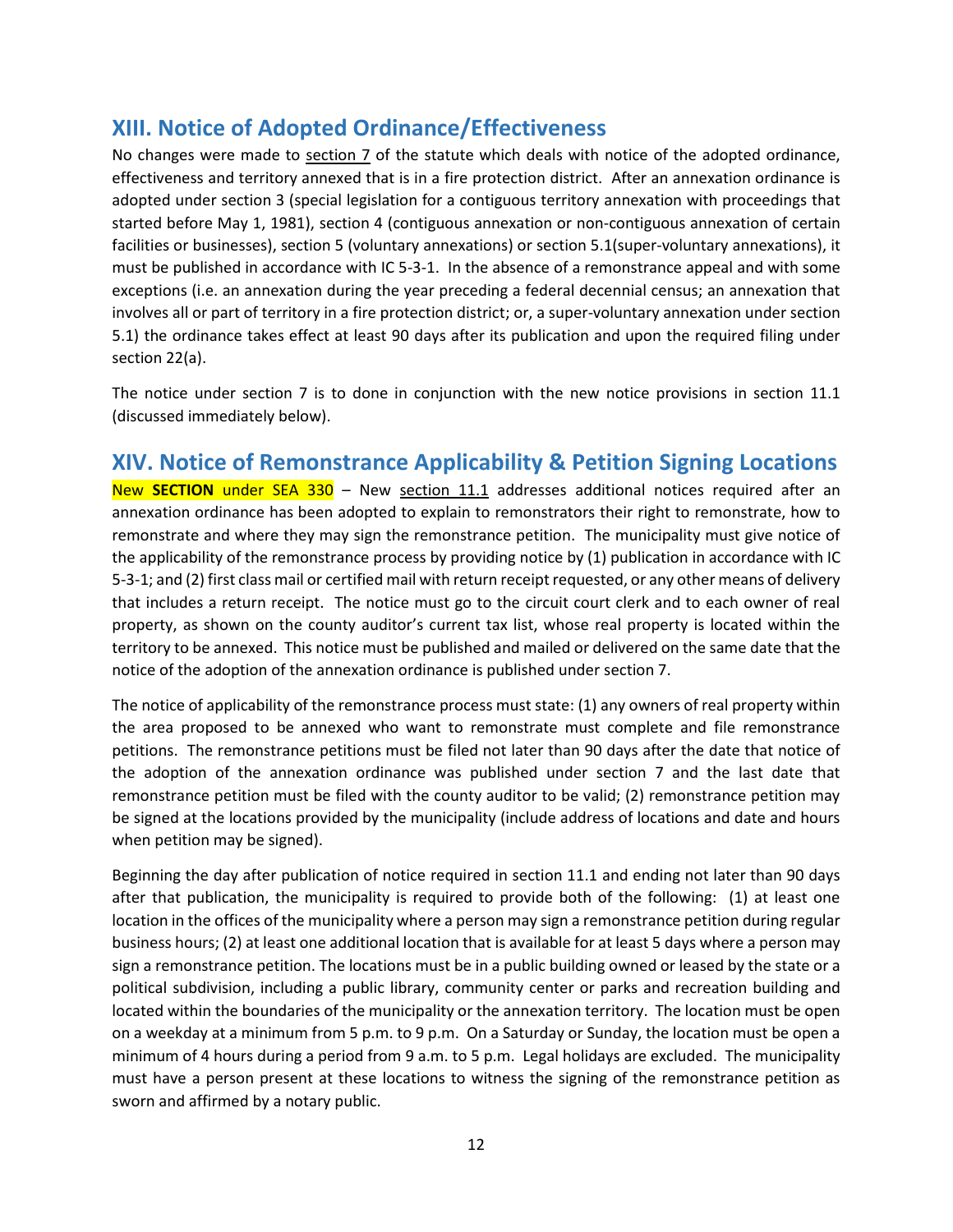#### <span id="page-12-0"></span>**XV. Immediate Effective Date for Certain Annexations**

Section 7.1 is a section which allows annexations under section 4 (contiguous annexation or noncontiguous annexation of certain facilities or businesses) to be effective sooner when all of the following are present: (1) the annexed territory has no population; (2) 90% of the total assessed value of the land has one owner; (3) the annexation is required to fulfill an economic development incentive package and to retain an industry through various local incentives, including urban enterprise zone benefits. Prior to SEA 330, these annexations were effective immediately after the expiration of the 60 day remonstrance and appeal period after publication, filing and recording. New under SEA 330, these annexations are effective upon the expiration of the remonstrance and appeal periods under sections 11, 11.1, or 15.5 after publication, filing and recording.

#### <span id="page-12-1"></span>**XVI. Remonstrance Process & Appeals by Owners Inside the Territory**

Previously, section 11 provided that an annexation can be appealed to the circuit or superior court in a county if a written remonstrance is filed within 90 days after publication of the annexation ordinance. The remonstrance needed to be signed by at least 65% of the owners of land in the annexed territory or the owners of more than 75% in assessed valuation of the land in the annexed territory. The court determined the validity of the signatures and only one person having an interest in each single property could be counted. If found that the remonstrance was valid, the court would set a date for a hearing within 60 days. These requirements and thresholds have been revised under SEA 330.

New under SEA 330, an annexation may be appealed to the court under section 11 if a written remonstrance is signed by one of the following: (1) At least 51% but less than 65% of the owners of land; (2) The owners of at least 60% but less than 80% in assessed value of the land in the annexed territory. (Note: In either case, property that is exempt from taxation for the immediately preceding year or the property owner of such tax exempt property may not be included in the calculation). Also, an annexation may be appealed to the court after December 31, 2016 if the requirements for the economic development exception are met under section 11. 4.

New **SECTION** under SEA 330 – New section 11.2 now governs the remonstrance petition process. It states that a remonstrance petition may be filed by an owner of real property that is within the area to be annexed and was not exempt from property taxes for the immediately preceding year. A remonstrance petition must comply with the following: (1) each signature must be dated (not earlier than the date on which the forms may be issued by the county auditor); (2) each person who signs the remonstrance petition must indicate the address of the real property owned by the person in the area to be annexed; (3) a remonstrance petition must be verified. The State Board of Accounts has authority to design the forms used for an annexation remonstrance and the county auditor's office will issue the forms to the remonstrators along with instructions.

The remonstrance instructions shall include:

(1) The closing date of the remonstrance period;

(2) That only one person having an interest in each single property as evidenced by the tax duplicate is considered an owner of property and may sign the remonstrance petition and that a person is entitled to sign a petition only one time, regardless of whether the person owns more than one parcel of property;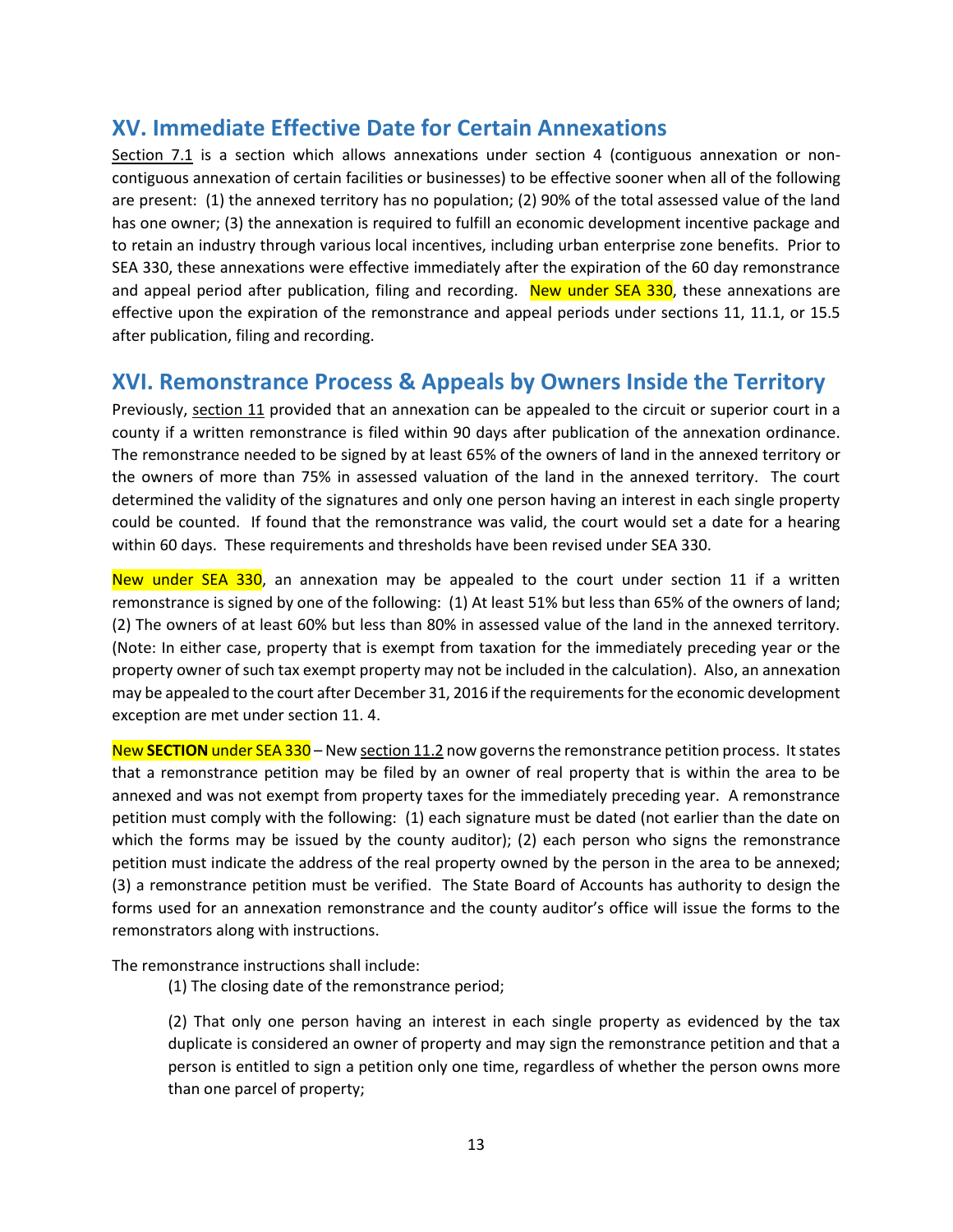(3) An individual may not be compensated or reimbursed for expenses incurred in circulating a remonstrance petition and obtaining signatures;

(4) The petition may be executed in counterparts with a notarized affidavit of the person circulating the petition that signatures were affixed in his/her presence and are true and lawful;

(5) For petitions not executed in counterparts, the petition must be verified by the person signing the petition in a manner prescribed by the state board of accounts and notarized;

(6) The petition may be delivered to the county auditor's office in person, by certified mail return receipt requested, or by any means that includes a return receipt; it must be postmarked not later than the remonstrance closing date;

(7) The auditor may not issue a remonstrance petition earlier than the day that notice is published under 11.1; the county auditor shall certify the date of issuance; any person may pick up additional copies of the petition to distribute.

(8) A person who signs a remonstrance petition may withdraw his/her signature before the petition is filed with the auditor by filing a verified request to remove the person's name. Names may not be added to the petition after it is filed with the county auditor.

The county auditor is required to prepare and update a weekly a list of persons who have signed the petition. The list must include a statement saying that the names are of people who have signed the petition as of a particular date and does not represent a list of person certified by the county auditor as actual landowners in the annexation territory using the auditor's current tax records. The list is a public record under IC 5-14-3. The county auditor has 15 days after receiving the petition to make a final determination of the number of owners of real property within the territory to be annexed who signed the remonstrance using the auditor's current tax records. The county auditor shall file a certificate with the legislative body of the annexing municipality certifying the number of property owners not later than 5 business days after making the determination. NOTE: While not specifically discussed in this section, by way of inference, one could conclude that in order for the auditor to certify the remonstrators' signatures, the auditor would also need to verify on the property record that a waiver to the right to remonstrate does not exist.

The remonstrators may file an appeal with the circuit or superior court of a county in which the annexed territory is located which includes: (1) the signed remonstrances filed with the county auditor; (2) the county auditor's certifications under section  $11.2(g)$ ; the annexation ordinance; and (4) a statement of the reasons why the annexation should not take place. The remonstrance must be filed with the court not later than 15 days after the date the county auditor files the certificate with the legislative body under section 11.2(g). After a remonstrance is filed with the court, any person who signed the remonstrance may file with the court a verified, written revocation of the person's opposition to the annexation.

#### <span id="page-13-0"></span>**XVII. Appeals by Those Not in the Territory**

Section 15.5 addresses appeals by those not in the annexation territory. An owner of land within one-half mile of the territory proposed to be annexed or a municipality located in the same county as the territory proposed to be annexed may, not later than 60 days after the annexation ordinance is published (after 30 days for super-voluntary annexations under section 5.1), appeal the annexation to a circuit or superior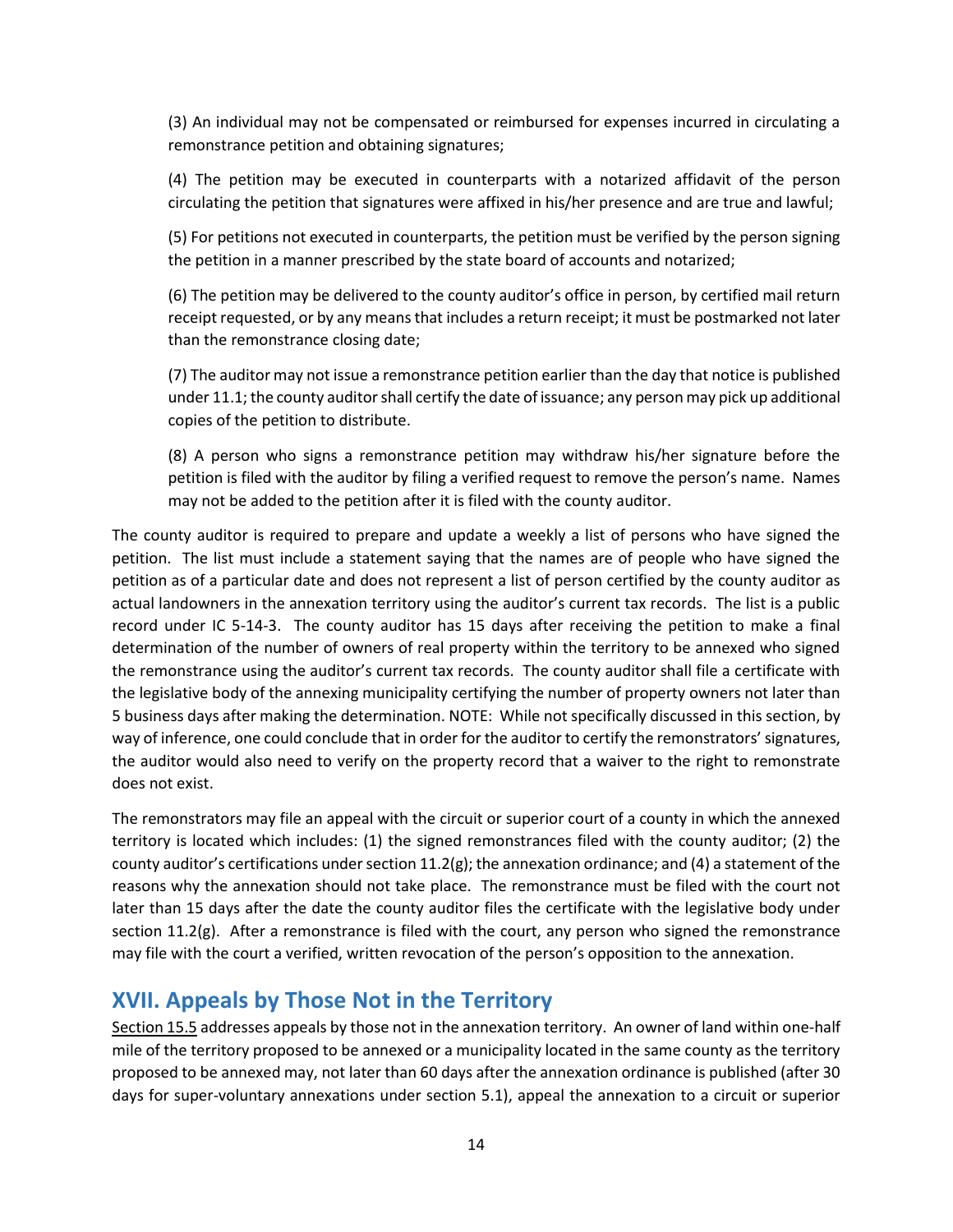court of the county in which the annexation territory is located. If the complaint is determined to be sufficient, a hearing shall be held not later than 60 days after the determination. Pending the appeal, the territory sought to be annexed is not part of the annexing municipality.

#### <span id="page-14-0"></span>**XVIII. Automatic Annexation Stop**

New **SECTION** under SEA 330 – Section 11.3 states that an annexation ordinance is void if a remonstrance petition is signed by 65% of the owners of land in the annexed territory or the owners of at least 80% in assessed valuation of the land in the annexed territory. Owners of property that was exempt from property taxation for the immediately preceding year may not be counted.

However, if remonstrators have at least 51% of the signatures of owners of land in the annexed territory (but less than 65%) or owners of at least 60% in assessed value of the land in the annexed territory (but less than 80%), the annexation may still be appealed to the court.

### <span id="page-14-1"></span>**XIX. Automatic Stop Override for Economic Development Projects**

New **SECTION** under SEA 330 – Section 11.4 is not effective until July 1, 2017 and applies to an annexation ordinance adopted after December 31, 2016. Even if a remonstrance has enough signatures to void the annexation ordinance in accordance with section 11.3, the annexation may still be appealed to court for to accommodate an economic development project if certain requirements are met.

The term "economic development project" is defined as the following:

- 1) The annexing municipality determines that the project will: (A) promote significant opportunities for the gainful employment of its citizens; (B) attract a major new business enterprise to the municipality; or (C) retain or expand a significant business enterprise within the municipality.
- 2) The project must involve expenditures by the annexing municipality for any of the following: (A) land acquisition, interests in land, site improvements, infrastructure improvements, buildings, or structures; (B) rehabilitation, renovation, and enlargement of buildings and structures; (C) machinery, equipment, furnishings, or facilities; (D) substance removal or remedial action.

The following requirements must be met in regard to the economic development project:

- 1) The project site needs water, sewer, gas, or any combination of these services that the municipality can provide.
- 2) The municipality finds that it is in its best interest to annex the annexation territory in order to extend, construct, or operate the capital services that are provided to the project site.
- 3) Before the date the annexation ordinance is adopted, a taxpayer whose business will occupy the project site has either: (1) filed a statement of benefits with the municipality to receive a property tax abatement or deduction; or (2) entered into an agreement with the Indiana Economic Development Corporation for a credit under IC 6-3.1-13.

The economic development project has a window of 12 months to commence and 36 months to be completed. If these deadlines are not met, the annexation territory is disannexed from the municipality and it reverts to the previous jurisdiction.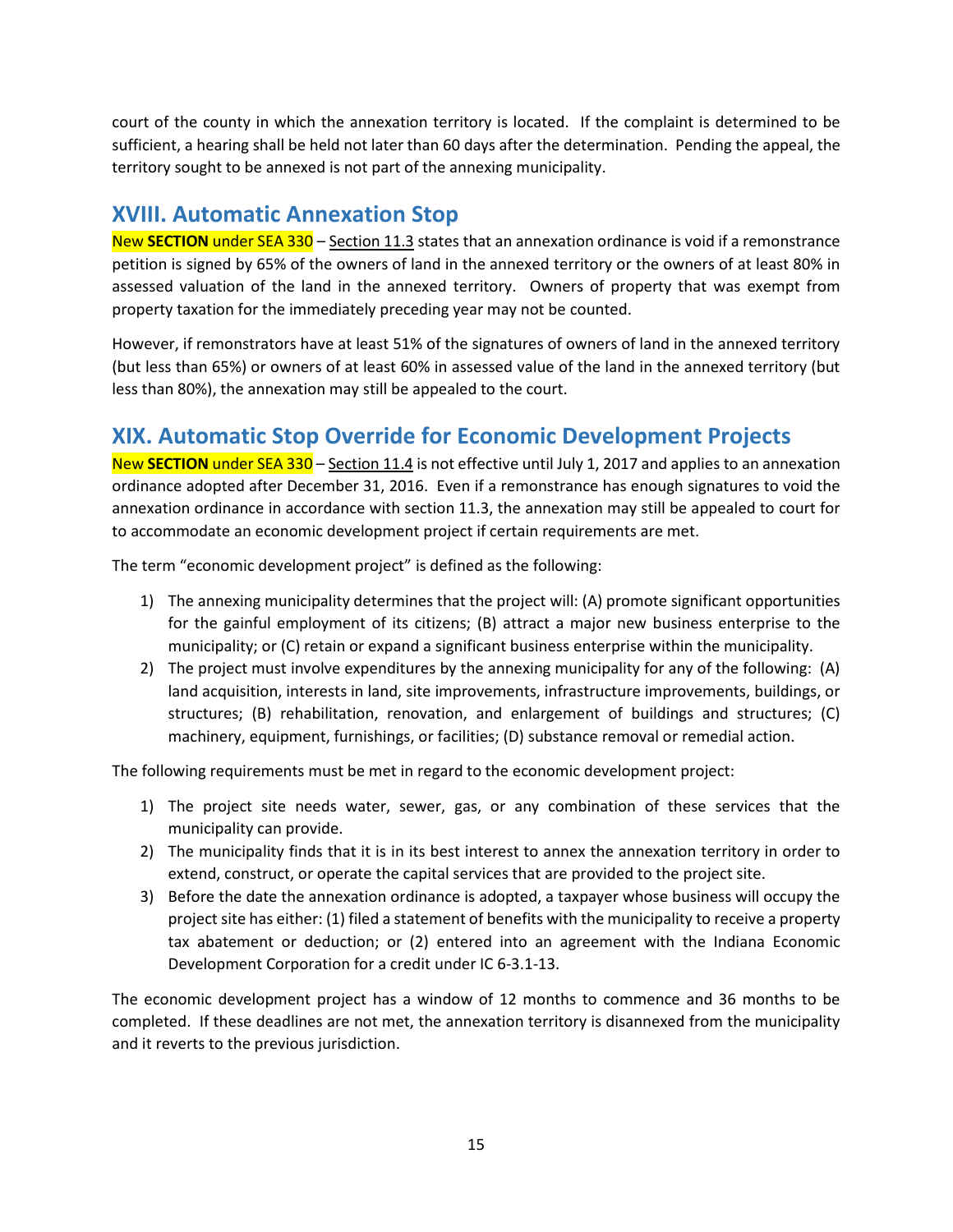#### <span id="page-15-0"></span>**XX. Remonstrator Attorney Fees**

New **SECTION** under SEA 330 is section 11.6. It states that if remonstrators are successful in a court action and the court orders the annexation not to take place, the remonstrators shall be reimbursed up to \$37,500 by the annexing municipality for any reasonable attorney's fees, including litigation expenses and appeal costs that occurred after the date the annexation ordinance is adopted and in remonstrating the annexation.

#### <span id="page-15-1"></span>**XXI. Remonstrance Waivers**

No changes were made to section 11.5 which states that a landowner in an unincorporated area is not required to grant a municipality a waiver against remonstrance as a condition of connection to a sewer or water service if the landowner is required to connect because another person has polluted or contaminated the area and a person other than the landowner or the municipality has paid the cost of connection.

New under SEA 330, however, is the provision under section 11.7 that states that a waiver of the right to remonstrate that is executed after June 30, 2015 expires not later than 15 years after the date the waiver was executed. Also for waivers recorded after June 30, 2015, there is a new requirement that within a reasonable time after recording, the municipality shall provide written notice to the property owner that the waiver exists. This language limiting waivers has also been inserted into IC 36-9-25-14 which addresses sanitation in certain cities.

#### <span id="page-15-2"></span>**XXII. Court Hearing and Judgment**

No changes were made to section 12 of the statute. This section provides that a court shall hear and determine the remonstrance without a jury and enter judgment on the question according to evidence that either party introduces. It also states that if the court enters judgment in favor of the annexation, the annexation may not take effect during the year *preceding* the year in which a federal decennial census is conducted, rather, it would take place on January 1 of the year the decennial census is conducted.

#### <span id="page-15-3"></span>**XXIII. Court Review**

Section 13 lists the criteria that a court would consider in the annexation hearing. New under SEA 330 are additional criteria that the court must take into consideration. This criteria, necessary for the annexation to take place, must be shown by the municipality via resolution that is adopted in conjunction with the written fiscal plan. See the discussion of the section 13 criteria on page 6 of this document under "V. Written Fiscal Plan." During the court's review, if it finds that all the criteria have been met by the municipality, the court is required to order the proposed annexation to take place.

Also contained in this section is a provision which prohibits the municipality from amending the fiscal plan unless the amendment is consented to by at least 6% of the persons who signed the remonstrance petition.

#### <span id="page-15-4"></span>**XXIV. Annexation Effective Date**

Section 14 previously said that while the remonstrance is pending, the annexation is not considered part of the municipality. NEW under SEA 330, the annexation territory may not be considered part of the municipality until entry of a final *unappealable* judgment.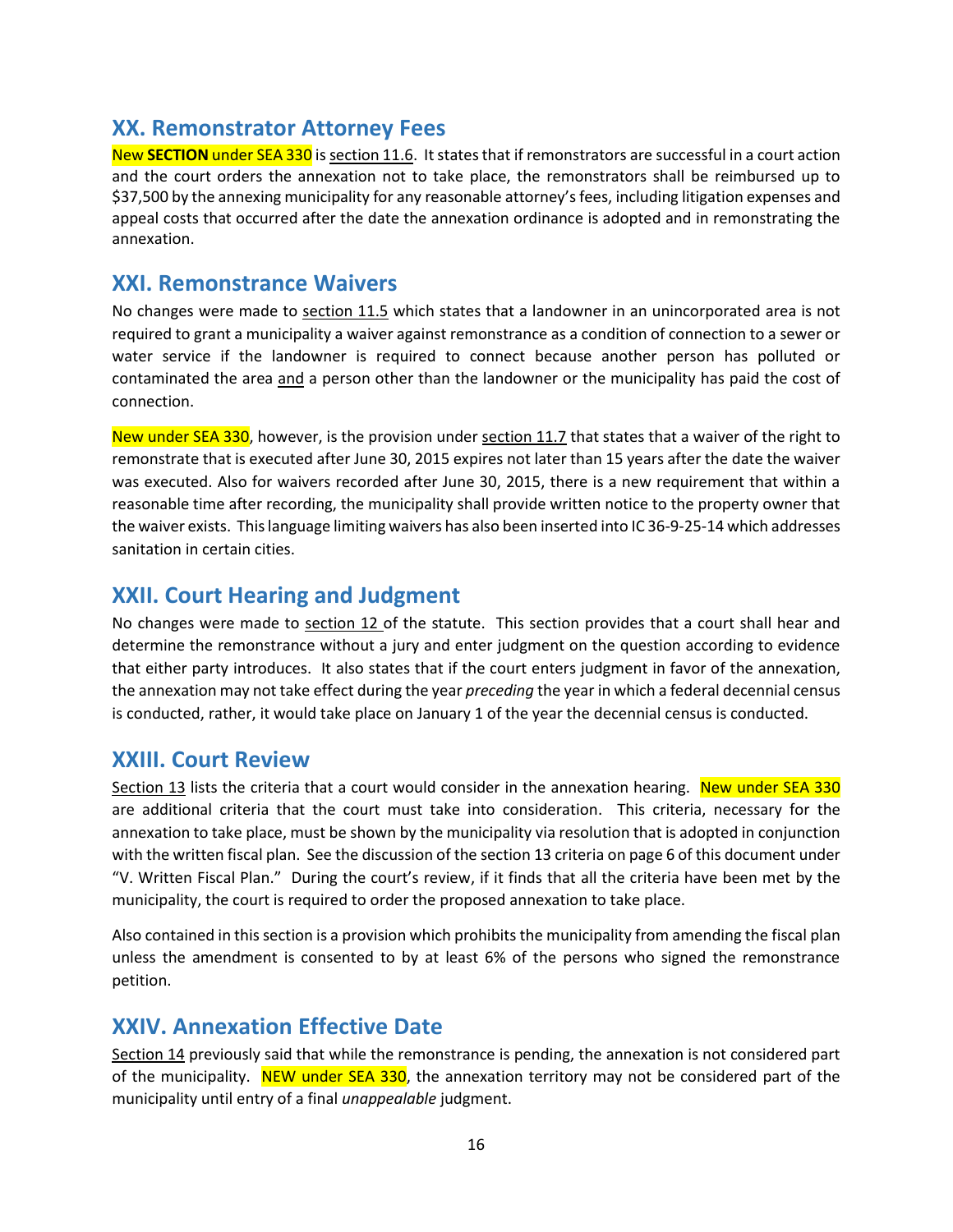#### <span id="page-16-0"></span>**XXV. Judgment/Future Attempts to Annex/Effective Date**

Section 15 was amended slightly under SEA 330 to add the words "*final and unappealable*" in two places. When the court issues its judgment, the clerk of the court is to deliver a certified copy of the "*final and unappealable*" judgment to the clerk of the municipality. The clerk of the municipality is to record the judgment and make a cross-reference to it on the annexation ordinance.

#### 4 Years

If the "*final and unappealable*" judgment is adverse to the municipality, then the municipality may not make further attempts to annex any part of the territory during the next four year after the later of: (1) the judgment of the circuit or superior court or (2) the disposition of all appeals to a higher court unless annexation is petitioned for under section 5 (voluntary) or section 5.1 (supervoluntary).

#### 12 Months

If the municipality repeals the annexation ordinance less than 61 days after publication under section 7(a) and before the hearing on the remonstrance under section 11(c), the municipality may not make further attempts to annex any part of the territory for 12 months after the date the municipality repeals the annexation ordinance (excludes annexations under section 5 (voluntary) or section 5.1 (super-voluntary)).

#### 24 Months

If the municipality repeals the annexation ordinance at least 61 days, but not more than 120 days after publication under section 7(a) and before the hearing on the remonstrance under section 11(c), the municipality may not make further attempts to annex any part of the territory for 24 months after the date the municipality repeals the annexation ordinance (excludes annexations under section 5 (voluntary) or section 5.1 (super-voluntary)).

#### 42 Months

If the municipality repeals the annexation ordinance at least 121 days after publication under section 7(a) and before or after the hearing on the remonstrance under section  $11(c)$  AND before the date of the judgment of the circuit or superior court, then the municipality may not make further attempts to annex any part of the territory for 42 months after the date the municipality repeals the annexation ordinance (excludes annexations under section 5 (voluntary) or 5.1 (supervoluntary)).

New under SEA 330, it states that an annexation is effective when the clerk of the municipality complies with the filing requirement of section 22(a).

#### <span id="page-16-1"></span>**XXVI. Filing Requirements**

Under section 22, the clerk of the municipality is required to file (1) each annexation ordinance (those with no remonstrance or where the remonstrance signatures were not sufficient; or (2) the certified copy of a final and unappealable judgment ordering the annexation to take place with the following: the county auditor, circuit court clerk, board of registration (if one exists), the secretary of state, the office of census data, the recorder's office of each county in which the annexation territory is located.